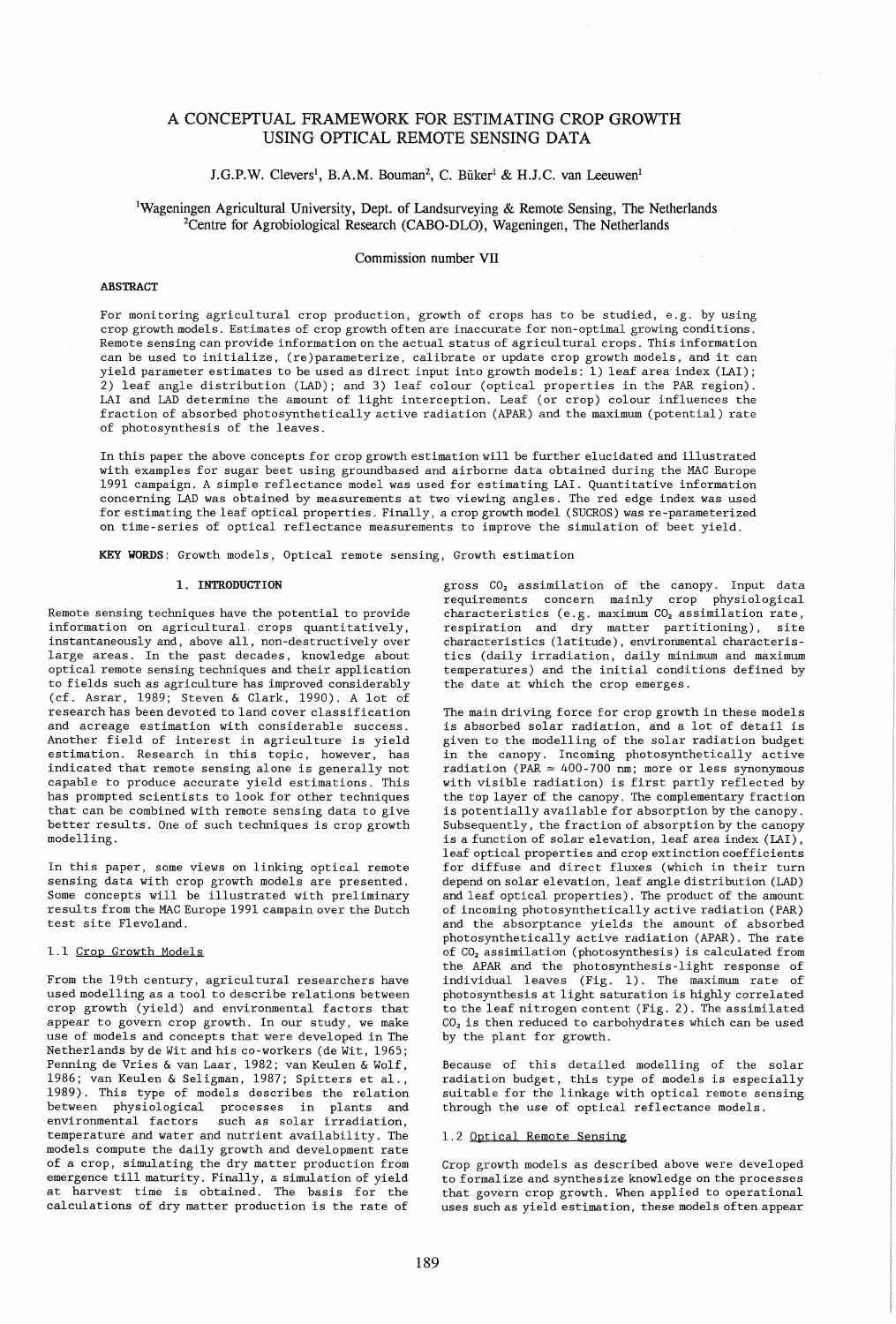

Figure 1. Relation between irradiance and rate of gross *CO2* assimilation for individual leaves of wheat. From: van Keulen & Seligman, 1987, p. 43.



Figure 2. Relation between ni trogen content in the leaf, on a dry weight basis, and its rate of net  $CO<sub>2</sub>$ assimilation. The different symbols refer to measure ments made by different authors. From: van Keulen & Seligman, 1987, p. 47.

to fail when growing conditions are non-optimal (e. g. pest and disease incidence, severe drought, frost damage). Therefore, for yield estimation, it is necessary to 'check' modelling results with some sort of information on the actual status of the crop throughout the growing season (Bouman, 1991). Optical remote sensing can provide such information. There are three 'key-factors' useful in crop growth models that may be derived from optical remote sensing data: a) LAI; b) LAD; and c) leaf optical properties in the PAR region.

Ad a. The LAI during the growing season is an important variable in crop growth modelling. Also, the LAI is a major factor determining crop reflectance and is often used in crop reflectance modelling (e.g. Suits, 1972; Bunnik, 1978; Verhoef, 1984). The estimation of LAI from remote sensing measurements has received much attention. Much research has been aimed at determining combinations of reflectances, so-called Vegetation Indices, to correct for the effect of disturbing factors on the relationship between crop reflectance and crop characteristics such as LAI (Tucker, 1979; Richardson & Wiegand, 1977; Clevers, 1988, 1989; Bouman, 1992a).

Ad b. LAD (leaf angle distribution) affects the process of crop growth because it has an effect on the interception of APAR by the canopy. With optical remote sensing techniques it has been more difficult to obtain quantitative information on LAD than on LAI. A solution may be found by performing measurements at different viewing angles. Goel & Deering (1985) have shown that



Figure 3. Relation between red reflectance and chlorophyll content of the upper leaves of wheat crops. From: Schellberg, 1990, p.75.

measurements at two viewing angles for fixed solar zenith and view azimuth angles are enough to allow estimation of LAI and the LAD by the infrared reflectance.

Ad c. Leaf optical properties (leaf colour) are important in the process of crop growth because:

1) they influence the fraction of absorbed PAR, and 2) they can be indicative for the nitrogen status (or chlorophyll content) of leaves which affects the maximum rate of photosynthesis. Fig. 3 gives an example of a relation between leaf reflectance and leaf chlorophyll content of a wheat canopy (Schellberg, 1990). Leaf chlorophyll content in its turn is related to leaf nitrogen content. Leaf optical properties in the PAR region may be ascertained by spectral measurements in the visible region (VIS) of the electromagnetic (EM) spectrum. However, at low soil cover the measured signal will be confounded by soil influence. As a result, the signals from a crop and from the soil background are difficult to separate, unless the spectral soil signature is known so that a correction of the signals is possible. At complete coverage spectral measurements in the VIS offer information only on leaf colour. However, since the signal in VIS at complete coverage is relatively low, it may be heavily confounded by atmospheric effects for which must be corrected. Only field (spectro )radiometers provide undistorted signals.

Another measure of chlorophyll content may be offered by the so-called red edge index (blue shift) (Horler et al., 1983). The position of the red edge is defined as the position of the main inflexion point of the red infrared slope. A decrease in leaf chlorophyll content results into a shift of the red edge towards the blue.

# 2. LINKING OPTICAL REMOTE SENSING WITH GROWTH MODELS

# 2.1 Framework

Two methods can be distinguished to link optical remote sensing data with crop growth models. In the first method, called 'crop parameter estimation', crop parameters are estimated from optical remote sensing and 'fed' into a growth model as input or forcing function. Mostly, crop parameters that have been used succesfully so far are measures for the fractional light interception by the canopy, namely LAI and soil cover (Steven et al., 1983; Kanemasu et al., 1984; Maas, 1988; Bouman & Goudriaan, 1989). However, parameters like LAD and leaf colour can also be used as input in more elaborate growth models such as those described in this paper. In section 2.3, some methods for deriving these parameters from optical remote sensing data will be presented.

In the second method, called 'model re-parameterization', crop growth models are re-parameterized on time-

190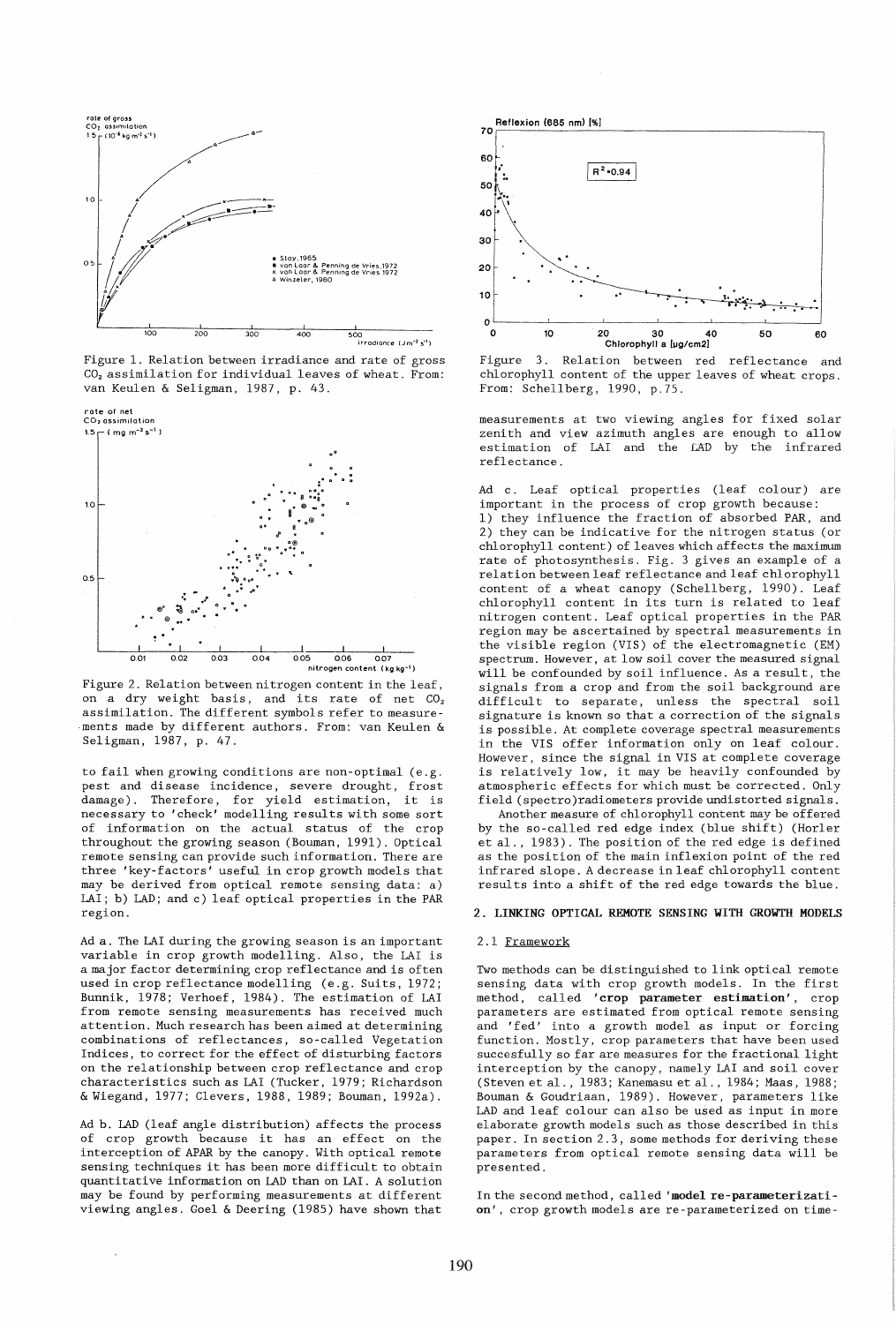series of remote sensing measurements. Maas (1988) presented a method in which crop growth model parameters were adjusted in such a way that simulated values of LAI by the growth model matched LAI values that were estimated from reflectance measurements. Bouman (1992b) developed a procedure in which remote sensing models (a.o. optical reflectance) were linked to crop growth models so that canopy reflectance was simulated together with crop growth. The growth model was then re-parameterized to match simulated values of canopy reflectance to measured values of reflectance. In a case study for sugar beet, the simulation of (above-ground) biomass was more accurate after re-parameterization than before re-parameterization on reflectance measurements. The re-parameterization in this procedure is governed by the parameters which link the crop growth model and the remote sensing model (so far mainly LAI). Therefore, LAI, LAD and leaf colour, can in principle be used in the re-parameterization when they are made explicit in both the crop and the optical remote sensing model. Especially for LAD and leaf colour, however, this will take further research.

Central to our approach, in both methods, is that we make use of so-called / explanatory' models as much as possible. For crop growth this means the use of models that are based on an understanding of physical and physiological processes of crop growth, and for optical remote sensing the use of models that are based on an understanding of the interaction of solar radiation with vegetation canopies. In the next section the models used are briefly described.

# 2.2 Models

*SUCROS.* In this study the used crop growth model was SUCROS (Simple and Universal CROp growth Simulator; Spitters et al., 1989). It is a mechanistic growth model describing the potential growth of a crop as a function of irradiation, air temperature and crop characteristics. The light profile within a crop canopy is computed on the basis of the LAI and the extinction coefficient. At selected times during the day and at selected depths within the canopy, photosynthesis is calculated from the photosynthesis-light response of individual leaves. Integration over the canopy layers and over time within the day gives the daily assimilation rate of the crop. Assimilated matter is used for maintenance respiration and for growth. The newly formed dry matter is partitioned to the various plant organs. An important variable that is simulated is the LAI, since the increase in leaf area contributes to next day's light interception and thus rate of assimilation.

*SAIL Model.* The one-layer SAIL model (Verhoef, 1984) simulates canopy reflectance as a function of canopy variables (LAI, leaf angle distribution and leaf reflectance and transmi ttance), soil reflectance, ratio diffuse/direct irradiation and solar/view geometry (solar zenith angle, zenith view angle and sun-view azimuth angle). Recently, the SAIL model has been extended with the hot spot effect (Looyen et al., 1991). Leaf inclination distribution functions used with the SAIL model are given by Verhoef & Bunnik (1981).

*PROSPECT Model.* The PROSPECT model, as developed by Jacquemoud & Baret (1990), is a radiative transfer model for individual leaves. It is based on the generalized "plate model" of Allen et a1. (1969, 1970), which considers a compact theoretical plant leaf as a transparent plate with rough plane parallel surfaces. An actual leaf is assumed to be composed of a pile of N homogeneous compact layers separated by N-l air spaces. The compact leaf  $(N = 1)$  has no intercellular air spaces or the intercellular air spaces of the mesophyll have been infiltrated with water. The discrete approach can be extended to a continuous one where N need not be an integer. PROSPECT allows to compute the

400-2500 **nm** reflectance and transmittance spectra of very different leaves using only three input variables: leaf mesophyll structure parameter N, chlorophyll content and water content. In the visible region, mainly leaf chlorophyll content determines leaf optical properties.

### 2.3 Crop Parameter Estimation

*LAI* 

Clevers (1988, 1989) has described a simplified, semiempirical, reflectance model for estimating LAI of a green canopy. First, a WDVI (Weighted Difference Vegetation Index) is ascertained as a weighted difference between the measured NIR and red reflectances in order to correct for soil background:

$$
WDVI = r_{ir} - C . r_r \tag{1}
$$

with  $r_{ir}$  = total measured NIR reflectance;  $r_r$  = total measured red reflectance; and  $C = r_{s,ir}/r_{s,r}$  ( $r_{s,ir} = NIR$ ) reflectance of the soil;  $r_{s,r}$  = red reflectance of the soil) .

Secondly, this WDVI is used for estimating LAI according to the inverse of an exponential function:

$$
LAI = -1/\alpha . ln(1 - WDVI/WDVI_*)
$$
 (2)

Parameters  $\alpha$  and WDVI<sub>\*</sub> have to be estimated empirically from a training set, but they have a physical interpretation. Another possibility is to use a canopy reflectance model for theoretically determining the parameters once the input for the canopy reflectance model is known (e.g. leaf optical properties and LAD). Fig. 4 shows simulation results using the SAIL model illustrating this concept. A sensitivity analysis using the SAIL model revealed that the main parameter influencing the relationship between WDVI and green (!) LAI was the LAD (Clevers & Verhoef, 1990; Clevers, 1992) .

Bouman et al. (1992) arrived at the same formulation of the relationship between LAI and WDVI through a similar line of reasoning. They empirically found consistent parameters for various years, locations, cultivars and growing conditions for some main agricul tural crops, sugar beet, potato, wheat, barley and oats (Uenk et al., 1992).



Figure 4. Influence of LAD on a regression of LAI on WDVI as simulated with the SAIL model. From: Clevers & Verhoef, 1990, p.8.

# *Leaf angle distribution (LAD)*

Since the LAD is one of the main parameters influencing the relationship between WDVI and LAI, information on this parameter is very important. In Looyen et al. (1991) the possibilities of acquiring information on both LAI and LAD by means of a so-called dual look (two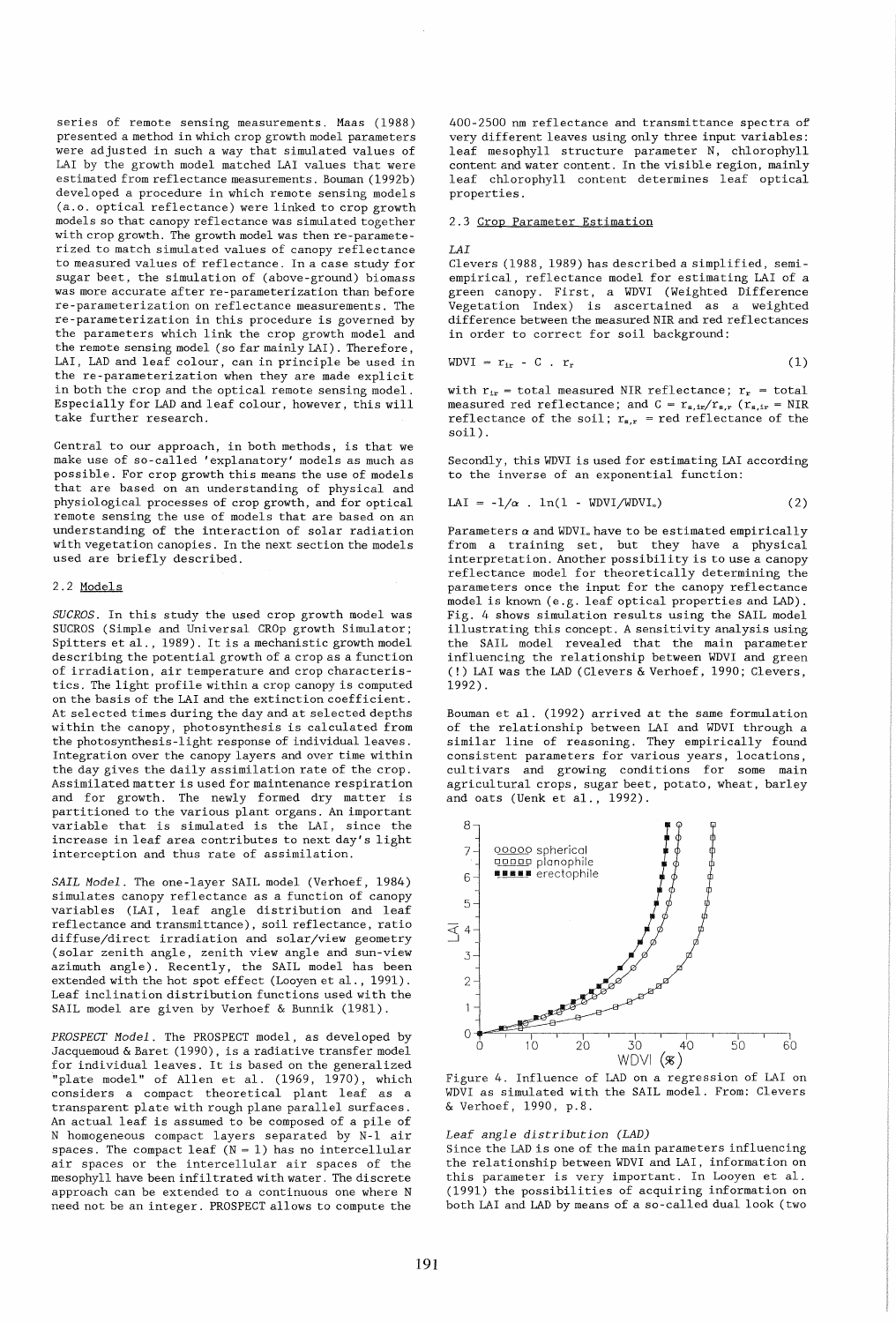viewing angles) concept are illustrated. Fig. 5 shows a nomograph of the simulated WDVI (SAIL model) at an oblique viewing angle (52°) plotted against the simulated WDVI at nadir viewing for several LADs and LAI values. By plotting measured WDVI values into this nomograph, an estimate of both LAI and LAD is obtained.



Figure 5. Nomograph illustrating the influence of LAI and LAD (in this graph each LAD consists of just one leaf angle) on the WDVI measured from nadir and the WDVI measured at an oblique viewing angle of 52°. Solar zenith angle of 36° and azimuth angle between plane of observation and sun of  $7^\circ$  as simulated with the SAIL model (measurements are of MAC Europe 1991, CAESAR overflight July 4th - Julian day 185 -, 13.30 GMT).

### *Leaf colour*

As stated before, in practice it will be very difficult to ascertain leaf colour unless leaves are analyzed in the laboratory. A more practical measure may be offered by the red edge index. However, Clevers & Buker (1990) have shown that this index is determined by both LAI and leaf colour (related to leaf chlorophyll content). Two (independent) measurements are therefore needed, one more related to LAI (like WDVI) and one more related to chlorophyll content (like red edge index). Fig. 6 illustrates the simulated influence of LAI and leaf chlorophyll content on the position of the red edge and the WDVI (using a combined PROSPECT-SAIL model). In this study, the method of Guyot & Baret (1988) for determining the position of the red edge was applied, using only four wavelength bands. First,



Figure 6. Nomograph illustrating the influence of LAI and leaf chlorophyll content on the WDVI (from nadir) and the position of the red edge as simulated with a combined PROSPECT-SAIL model (measurements are of MAC Europe 1991, Caesar overflight July 4th - Julian day 185 - (WDVI), and AVIRIS overflight July 5th (red edge)).

they estimated the reflectance value at the inflexion point halfway minimum (at 670 nm) and maximum (at 780 nm) reflectance. Secondly, they applied a linear interpolation procedure between the measurements at 700 nm and 740 nm for estimating the wavelength corresponding to the estimated reflectance at the inflexion point. Measurements of the WDVI and the position of the red edge may be combined for ascertaining the leaf chlorophyll content.

# 3. MAC EUROPE CAMPAIGN - FLEVOLAND TEST SITE

Some of the above principles for linking optical remote sensing with crop growth models will be illustrated wi th preliminary resul ts from the European mul tisensor airborne campaign MAC Europe in 1991. A description will be given of the MAC Europe campaign in the Dutch test site Flevoland and of the collected remote sensing and ground truth data.

In the MAC Europe campaign, initiated by the National Aeronautics and Space Administration (NASA) and the Jet Propulsion Laboratory (JPL) , both radar and optical airborne measurements were made over selected test sites during the growing season of 1991. One of the test sites was Flevoland in the Netherlands.

In the optical remote sensing domain, NASA executed one overflight with the AVIRIS scanner (for system description, see Vane et al., 1984). In addition, the Dutch experimenters flew three flights with the Dutch CAESAR scanner (for system description, see Looyen et al., 1991). The radar observations made during MAC Europe do not make part of this study and will not be considered here (the synergism between remote sensing data from different sensors is the topic of another study) .

*Test site.* The test site was located in Southern Flevoland in the Netherlands, an agricultural area with very homogeneous soils reclaimed from the lake "IJsselmeer" in 1966. The test site comprised ten different agricultural farms, 45 to 60 ha in extension. Main crops were sugar beet, potato and winter wheat. Due to hailstorms and night-frost damage of the sugar beet in April '91 some of the sugar beet fields were sown for a second time in late April resulting into some yield differences at the end of the season.

*Ground truth.* Crop parameters concerning acreage, variety, planting date, emergence date, fertilization, harvest date, yield and occurring anomalities were collected for the main crops (Buker et al., 1992). During the growing season, additional parameters were measured in the field. The selected parameters were the estimated soil cover by the canopy (Fig. 7), the



Figure 7. Estimated average soil cover of sugar beet, potato and winter wheat for the 1991 growing season, Flevoland test site.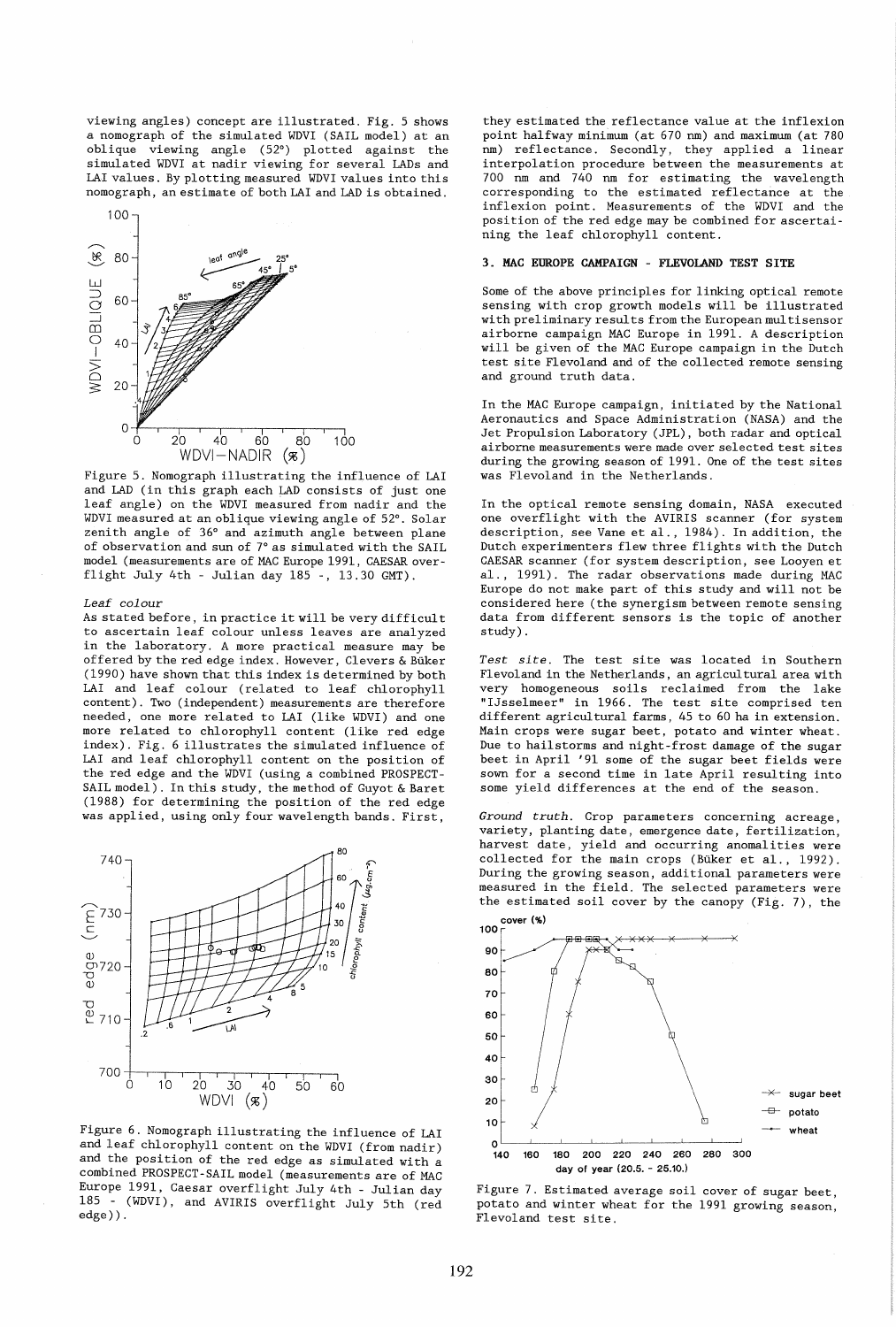mean crop height, row distance, plants per m<sup>2</sup>, the soil moisture condition and comments about plant development stage.

*Meteorological data.* Daily meteorological data are needed *as* input for crop growth simulation models. For the 1991 growing season these were obtained from the Royal Dutch Meteorological Service (KNMI) for the station Lelystad. Data consisted of daily minimum and maximum temperature, daily global irradiation and daily precipitation.

Leaf optical properties were investigated with a LI-COR laboratory spectroradiometer at the Centre for Agrobiological Research (CABO) in Wageningen. The reflectance or transmittance signature of the upper and lower surface of several leaves was recorded continuously from 400 to 1100 nm wavelength in 5 nm steps. The instrument was calibrated with a white barium sulphate plate.

*Field reflectance measurements* were obtained during the 1991 growing season with a portable CROPSCAN radiometer (Buker et al., 1992). Eight narrow-band interference filters with photodiodes were oriented upwards to detect hemispherical incident radiation and a matched set of interference fil ters wi th photodiodes were oriented downwards to detect reflected radiation. Spectral bands were located at 490, 550, 670, 700, 740, 780, 870 and 1090 nm with a bandwidth of 10 nm. The radiometer was calibrated by pointing towards the sun wi th both types of photodiodes separately. Percentages reflectance were calculated by the ratio of the signals of both sets of detectors. The sensor head of the radiometer was mounted on top of a long metal pole and positioned three metres above the ground surface. The distance to the crop was 2.5 to 1.5 m depending on the crop height. As the diameter of the field of view (FOV 28°) was half the distance between sensor and measured surface, the field of view varied from  $1.23$  m<sup>2</sup> to  $0.44$  $m<sup>2</sup>$ .

*AVIRIS measurements.* The ER-2 aircraft of NASA, carrying the airborne visible-infrared imaging spectrometer (AVIRIS), performed a successful overflight over the Flevoland test site on July 5th, 1991. AVIRIS acquires 224 contiguous spectral bands from  $0.41$  to  $2.45 ~\mu$ m. The ground resolution is 20 m as it is flown at 20 km altitude.

*CAESAR measurements.* The CAESAR (CCD Airborne Experimental Scanner for Applications in Remote Sensing) applies linear CCD arrays as detectors. It has a modular set-up and it combines the possiblities of a high spectral resolution with a high spatial resolution. For land applications three spectral bands are available in the green, red and NIR part of the EM spectrum. One of the special options of CAESAR is the capability of acquiring data according to the so-called dual look concept. This dual look concept consists of measurements performed when looking nadir and under the oblique angle of 52°. Combining these measurements provides information on the directional reflectance properties of objects (Looyen et al. , 1991). Successful overflights over the test site were carried out on July 4th, July 23rd and August 29th, 1991.

# **4.** PRELIMINARY RESULTS MAC EUROPE 1991

So far the concepts of chapter 2 have only (partly) been worked out for sugar beet, and these results will be presented here.

# 4.1 Measurements of Leaf Optical Properties

During July and August 1991 individual leaves of sugar beet were measured in the laboratory with a LI-COR LI-1800 portable spectroradiometer. During this period leaf properties were rather constant. The measurements yielded for a NIR band (at 870 nm) an average reflectance of 46.0% and an average transmittance of 48.4%. These values were respectively 7.3% and 0.6% for a red (at  $670$  nm) and  $15.\overline{88}$  and  $13.8\%$  for a green band (at 550 nm). The average scattering coefficient was 0.144 for the whole PAR region.

# 4.2 Estimating Leaf Angle Distribution (LAD)

Information on LAD was obtained by means of the CAESAR scanner in dual look mode. As explained in Fig. 5, measured WDVI values at an oblique and nadir viewing angle plotted into such a nomograph, based on the actual recording geometry and the leaf optical properties from section 4.1, can yield estimates of both LAI and LAD. Fig. 8 gives the results of July 4th for the CAESAR scanner (note: CROPSCAN measurements over bare soil yielded an estimate for C in Eq. (1) of 1. 15) together with simulated curves for a spherical, uniform and planophile LAD (LADs as defined by Verhoef & Bunnik, 1981). In this figure we have shown more realistic LADs as opposed to Fig. 5 with LADs consisting of just one angle. Results for all three dates showed that sugar beet mostly matched the curve for a spherical LAD rather well, except for the beginning of the growing season (LAI<1.5) when the LAD was more planophile. This information is important for determining the relationship between WDVI and LAI. It can also be used to derive extinction coefficients that are input for crop growth models. Currently, SUCROS uses an extinction coefficient for diffuse PAR, which is calculated to be 0.69 for a spherical LAD.



Figure 8. Relationship between the WDVI measured from nadir and the WDVI measured at an oblique viewing angle of 52° for a spherical, uniform and planophile LAD (SAIL model with a hot spot size-parameter of 0.5 for sugar beet) and measurements obtained with CAESAR, July 4th - Julian day 185 -, 1991 (13.30 GMT). Solar zenith angle of 36° and azimuth angle between plane of observation and sun of 7°.

# 4.3 Estimating Leaf Area Index (LAI)

Using the optical leaf properties found in section 4.1 and the spherical LAD in section 4.2, the relationship between WDVI and LAI was simulated using the SAIL model (cf. Fig. 4). The regression of LAI on WDVI (Eq. 3) yielded for  $\alpha$  an estimate of  $0.418$  and for WDVI<sub>\*</sub> an estimate of 57.5 (spherical LAD). Bouman et al. (1992) found for sugar beet empirically for  $\alpha$  an estimate of 0.485 and for WDVI. an estimate of 48.4, whereby the WDVI was based on green reflectance instead of red reflectance. CROPSCAN measurements and SAIL simulations yielded a ratio between green and red reflectances for sugar beet of 1.16. As a result, a value of 48.4 for WDVI. corresponds with a value of 56.3 for a WDVI. based on red reflectances. Fig. 9 illustrates that the simulated relationship and the empirical relationship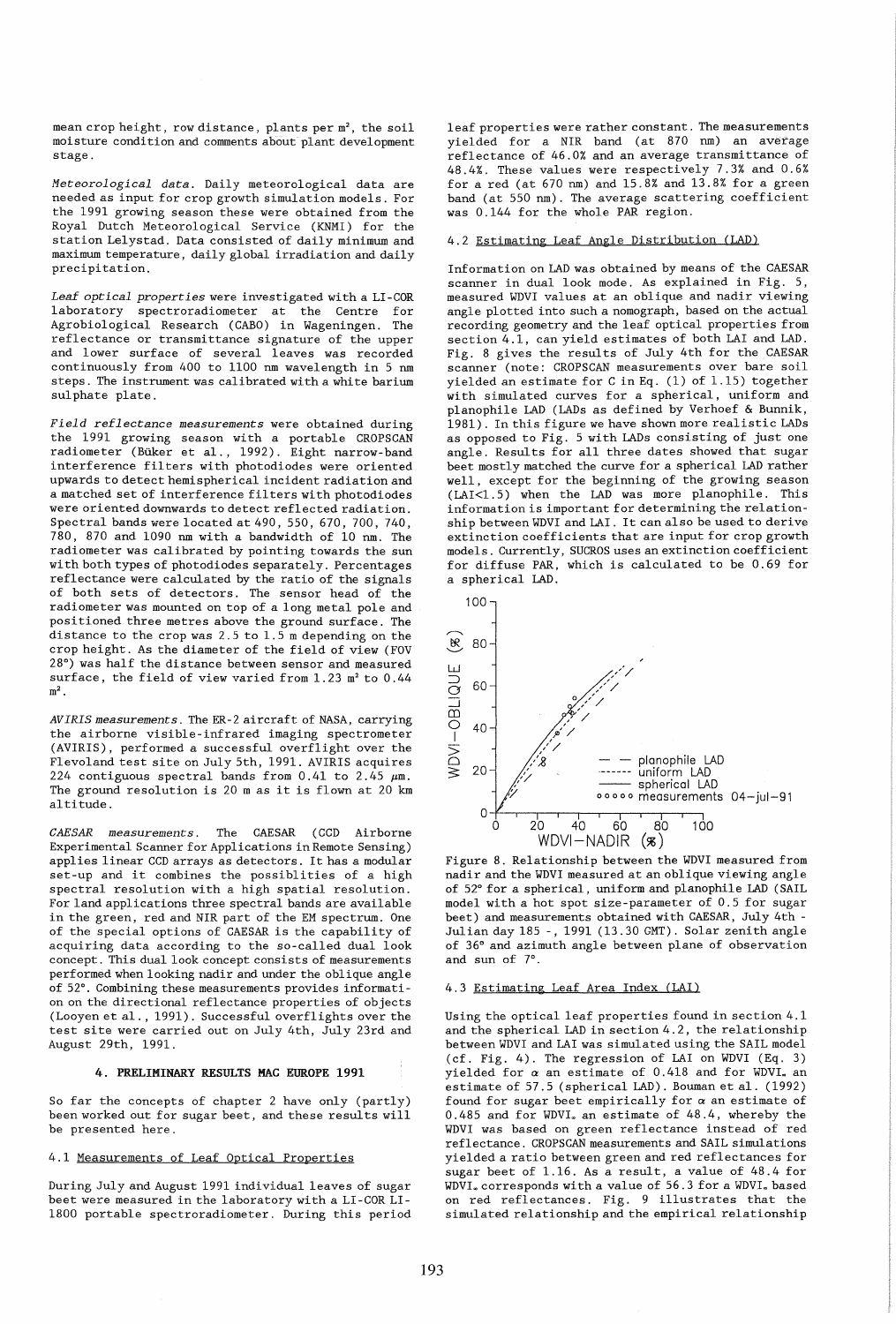correspond rather well. Applying the empirical function to measured WDVI values yielded temporal LAI signatures for the sugar beet fields (Fig. 10).



Figure 9. Theoretical (SAIL model) and empirical (Bouman et al., 1992) relationship between WDVI (based on NIR and red reflectances) and LAI for sugar beet.



Figure 10. Temporal LAI signatures for sugar beet in 1991.

# 4.4 Estimating Leaf Optical Properties

Fig. 6 illustrated the influence of LAI and leaf chlorophyll content on the position of the red edge and the WDVI as simulated with a combined PROSPECT-SAIL model. By plotting both the measured WDVI (acquired with CAESAR) and the red edge values (acquired with AVIRIS) into such a nomograph for actual recording conditions, an estimate of both LAI and leaf chlorophyll content is obtained (see Fig. 6). Since AVIRIS data were yet calibrated up to radiances and not to reflectances, WDVI values of CAESAR were used. For calculating red edge values, radiances may be used instead of reflectances (Clevers & Buker, 1991). Results for sugar beet yielded an estimated chlorophyll content of about 28  $\mu$ g.cm<sup>-2</sup>, except for the beginning of the growing season (LAI<1.5) when the chlorophyll content was somewhat higher. By using the PROSPECT model this leaf chlorophyll content yielded an average leaf scattering coefficient in the PAR region of 0.134. This value is comparable to the one found in section 4.1. Also note that the LAI values found in Fig. 6, based on CAESAR/AVIRIS measurements, correspond very well with LAI values derived from CROPSCAN measurements on that day, see Fig. 10. Currently, SUCROS uses a scattering coefficient of 0.20 for all crops.

### 4.5 Re-parameterizing SUCROS

The crop growth model SUCROS, extended to simulate WDVI

from the growing crop (Bouman, 1992b), was run to estimate the final beet yield for ten selected farmers in the test area. Input for the model were the location parameters, weather data for the 1991 growing season, sowing date, harvest date and crop-specific model parameters. The difference between simulated yield and attained yields by the farmers is given in Fig. 11.

Next, SUCROS was re-parameterized so that simulated WDVI during the growing season matched measured WDVI (as measured with the CROPSCAN) as close as possible for all ten fields individually. Since in operational yield estimations information on exact sowing dates are not readily available, SUCROS was also initialized on the WDVI measurements (i.e. the sowing date was also parameterized). For the time being, actual harvest dates were used because the reflectance measurements were stopped well before harvest time. Fig. 12 gives the simulated beet yields after model re-parameterization versus actually obtained yields, and the differences between simulated and actual yields are again given in Fig. 11. For all except one fields, the simulated yield after re-parameterization was closer to actually obtained yields than before re-parameterization. On the average, the simulation error of (fresh) beet yield decreased from 6.6 t/ha (8.6%) using 'standard' SUCROS, to 4.0 t/ha (5.2%) with SUCROS re-parameterized to time-series of WDVI.



Figure 11. Absolute error (tons/hectare) in estimated beet yield using standard SUCROS (sta) and using SUCROS re-parameterized to measured time-series of WDVI (opti). The different pairs of bars relate to different farmers.



Figure 12. Simulated beet yield using SUCROS re-parameterized to measured WDVI versus actually obtained beet yields for ten farmers in 1991, and for three farmers in 1988, in the Flevopolder test site.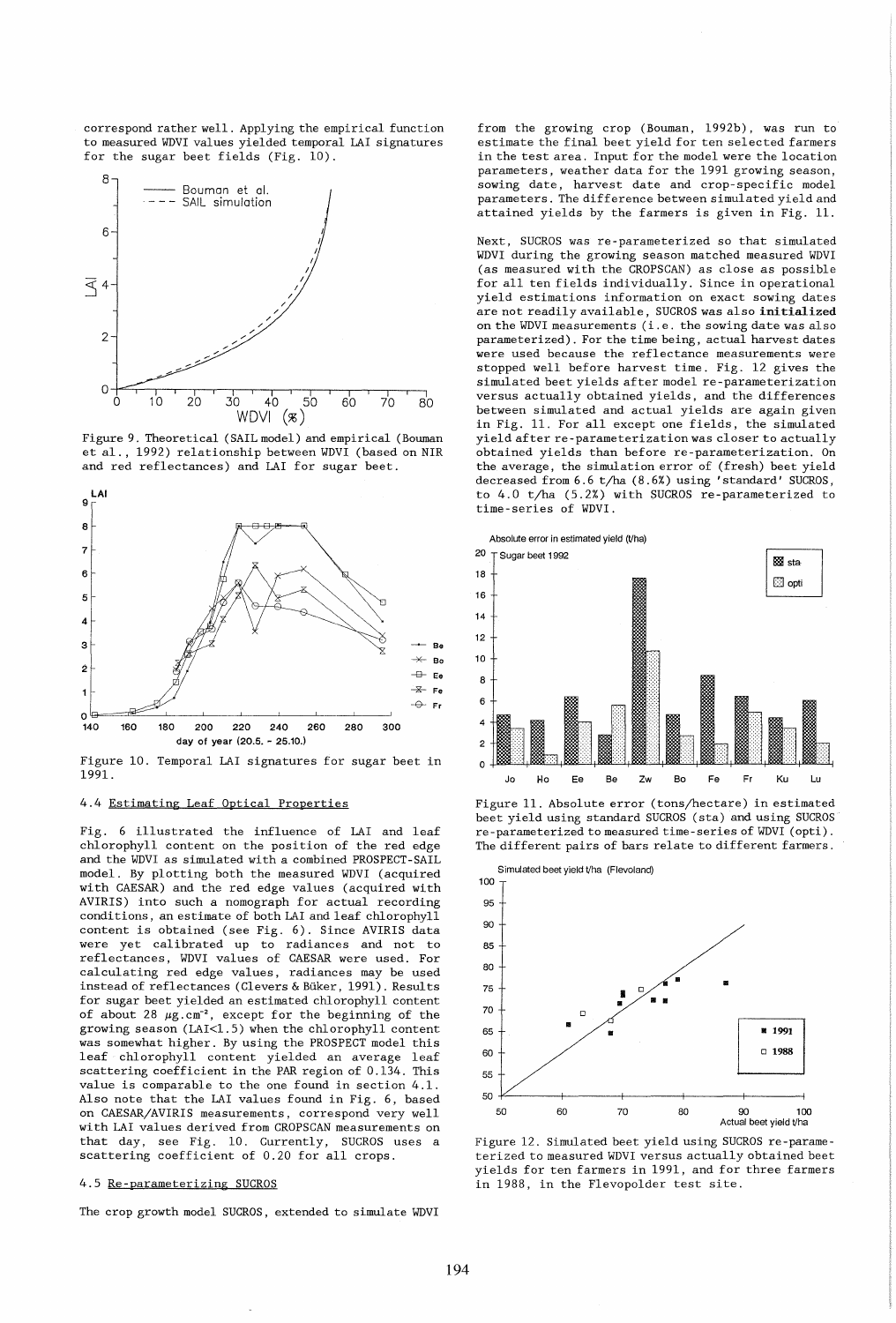#### **5. SUMMARY AND DISCUSSION**

A framework was presented to integrate crop canopy information derived from optical remote sensing with crop growth models for the purpose of growth monitoring and yield estimation. Within this framework, two methods were described. In the first method, crop parameters that play an important role in both the processes of crop growth and canopy reflectance were estimated from optical remote sensing data. These crop parameters were LAI, LAD and leaf colour. For each parameter, an estimation methodology was developed or taken from literature. The estimated parameter values can be used as direct input into crop growth models. In the second method, a crop growth model called SUCROS was extended with a canopy reflectance model to calculate remote sensing signals from the growing crop. The extended growth model can be re-parameterized, or calibrated, on time-series of remote sensing data. The main linking parameter between growth model and the reflectance model was LAI.

The framework was applied to data gathered during the MAC Europe 1991 campaign over the Dutch test site Flevoland. Initial results for sugar beet indicated the feasibility of estimating LAI, LAD and leaf colour from optical reflectance measurements. As yet, these parameter estimations have not been implemented in the growth model (SUCROS). A critical point to consider is the precision and additional value of the parameter values derived from remote sensing compared to the standard values already used in the growth model. For instance, the LAD value that was derived for sugar beet from the CAESAR measurements confirmed the spherical LAD currently used in SUCROS (section 4.2). Leaf scattering coefficient was found to be about 0.14 (sections 4.1 and 4.4) instead of 0.20, but the simulation of biomass is not very sensitive to leaf scattering coefficient in the range of 0.1 to 0.3. In contrast, much relative benefit might be obtained from the estimation of leaf colour expressed in leaf nitrogen/chlorophyll content. Especially the modelling of leaf nitrogen status in canopies is extremely complicated (but equally important through its effect on maximum leaf photosynthesis rate) and actual information derived from optical reflectance would be valuable. However, it will take more research and dedicated experiments together with crop physiologists to investigate the potentials of optical remote sensing for the assessment of leaf (or canopy) nitrogen status.

The method of model re-parameterization was also tested on sugar beet. For nine out of ten fields, the simulated yield was better in agreement with actually obtained yields after model re-parameterization than without model re-parameterization. Since the re-parameterization procedure mainly concerned the calibration of the simulated LAI, these results indicate the importance of LAI for accurate growth simulation.

Within the framework for integrating remote sensing data and crop growth models, both methods 'crop parameter estimation' and 'model re-parameterization' have to be used together in a combined approach. Crop parameter estimation can best be used to estimate crop model inputs (crop parameters) that are relatively stable throughout the growing season, such as LAD and leaf colour of sugar beet. Model re-parameterization is especially suited to calibrate the simulation of relatively dynamic variables, such as LAI.

By using inversion techniques, remote sensing model parameter estimation is also possible. Depending on the amount of physiological and hydrological relations which could serve as a *priori* information, the parameter estimation by inversion might be successful. Subsequently, crop growth model parameters may be adjusted so that simulated values of LAI by the growth model match LAI values estimated after inversion of reflectance models (cf. Maas, 1988).

The framework can be extended to include other parameters that are relevant to both crop growth and optical reflectance. Moreover, the framework can incorporate other remote sensing techniques as well, such as radar, passive microwave or thermal remote sensing (Bouman, 1991).

# **ACKNOWLEDGEMENTS**

W. Verhoef 'is acknowledged for providing the SAIL model and J. Goudriaan is acknowledged for providing the SUCROS model. We are very grateful to S. Jacquemoud and F. Baret (INRA, Montfavet - France) for providing the PROSPECT model. NASA is acknowledged for providing the AVIRIS data in the framework of MAC Europe 1991. This paper describes a study that was carried out in the framework of the NRSP-2 under responsibility of the Netherlands Remote Sensing Board (BCRS) and under contract no. 4530-91-11 ED ISP NL of the Joint Research Centre.

# **REFERENCES**

Allen, W.A., H.W. Gausman, A.J. Richardson & J.R. Thomas, 1969. Interaction of isotropic light with a compact plant leaf. J. Opt. Soc. Am. 59: 1376-1379.

Allen, W.A., H.W. Gausman & A.J. Richardson, 1970. Mean effective optical constants of cotton leaves. J. Opt. Soc. Am. 60: 542-547.

Asrar, G. (ed.), 1989. Theory and applications of optical remote sensing. New york: John Wiley & Sons, Inc., 734 pp.

Bouman, B.A.M., 1991. Linking X-band radar backscattering and optical reflectance with crop growth models. Thesis Agricultural University Wageningen, Wageningen, the Netherlands.

Bouman, B.A.M., 1992a. The accuracy of estimating the leaf area index from vegetation indices derived from crop reflectance characteristics, a simulation study. Int. J. Rem. Sensing (in press.)

Bouman, B.A.M., 1992b. Linking physical remote sensing models with crop growth simulation models, applied for sugar beet. Int. J. Rem. Sensing (in press.)

Bouman, B.A.M., H.W.J. van Kasteren & D. Uenk, 1992. Standard relations to estimate ground cover and LAI of agricultural crops from reflectance measurements (in prep.)

Bouman, B.A.M. & J. Goudriaan, 1989. Estimation of crop growth from optical and microwave soil cover. Int. J. Rem. Sensing 10: 1843-1855.

Buker C., J.G.P.W. Clevers, H.J.C. vanLeeuwen, B.A.M. Bouman & D. Uenk, 1992. Optical component MAC Europe ground truth report - Flevoland 1991. Wageningen Agricul tural Uni versi ty, Dept. Landsurveying & Remote Sensing, Report LUW-LMK-199204.

Bunnik, N.J.J., 1978. The multispectral reflectance of shortwave radiation by agricultural crops in relation with their morphological and optical properties. Thesis Agricultural University Wageningen, Wageningen, the Netherlands.

Clevers, J.G.P.W., 1988. The derivation of a simplified reflectance model for the estimation of Leaf Area Index. Rem. Sens. Envir. 25: 53-69.